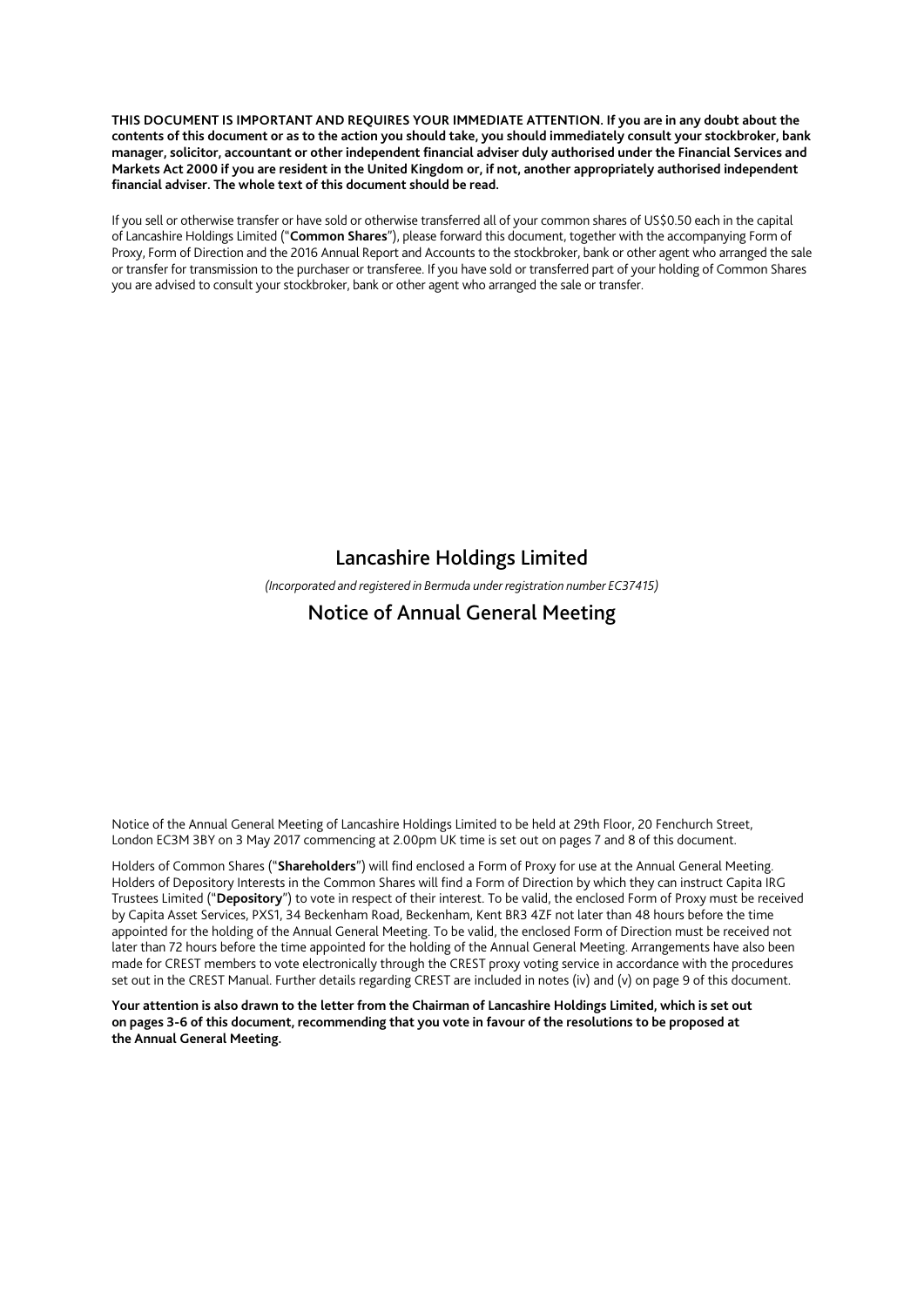# Note Regarding Forward-Looking Statements

Certain statements and indicative projections (which may include modeled loss scenarios) made in the Chairman's letter in this document that are not based on current or historical facts are forward-looking in nature including, without limitation, statements containing the words "believes", "anticipates", "plans", "projects", "forecasts", "guidance", "intends", "expects", "estimates", "predicts", "may", "can", "likely", "will", "seeks", "should", or, in each case, their negative or comparable terminology. All such statements other than statements of historical facts including, without limitation, the financial position of the Company and its subsidiaries (the "**Group**"), the Group's liquidity, results of operations, prospects, growth, capital management plans and efficiencies, ability to create value, dividend policy, operational flexibility, composition of management, business strategy, plans and objectives of management for future operations (including development plans and objectives relating to the Group's insurance business) are forward-looking statements. Such forward-looking statements involve known and unknown risks, uncertainties and other important factors that could cause the actual results, performance or achievements of the Group to be materially different from future results, performance or achievements expressed or implied by such forward-looking statements.

These factors include, but are not limited to: the Group's ability to integrate its businesses and personnel; the successful retention and motivation of the Group's key management; the increased regulatory burden facing the Group; the number and type of insurance and reinsurance contracts that the Group writes or may write; the Group's ability to implement successfully its business strategy during 'soft' as well as 'hard' markets; the premium rates which may be available at the time of such renewals within the Group's targeted business lines; the possible low frequency of large events; potentially unusual loss frequency; the impact that the Group's future operating results, capital position and rating agency and other considerations may have on the execution of any capital management initiatives or dividends; the possibility of greater frequency or severity of claims and loss activity than the Group's underwriting, reserving or investment practices have anticipated; the reliability of, and changes in assumptions to, catastrophe pricing, accumulation and estimated loss models; increased competition from existing alternative capital providers, insurance linked funds and collateralised special purpose insurers and the related demand and supply dynamics as contracts come up for renewal; the effectiveness of the Group's loss limitation methods; the potential loss of key personnel; a decline in the Group's operating subsidiaries' rating with A.M. Best, S&P Global Ratings, Moody's or other rating agencies; increased competition on the basis of pricing, capacity, coverage terms or other factors; a cyclical downturn of the industry; the impact of a deteriorating credit environment for issuers of fixed maturity investments; the impact of swings in market interest rates, currency exchange rates and securities prices; changes by central banks regarding the level of interest rates; the impact of inflation or deflation in relevant economies in which the Group operates; the effect, timing and other uncertainties surrounding future business combinations within the insurance and reinsurance industries; the impact of terrorist activity in the countries in which the Group writes risks; a rating downgrade of, or a market decline in, securities in the Group's investment portfolio; changes in governmental regulations or tax laws in jurisdictions where the Group conducts business; any of the Group's Bermudian subsidiaries becoming subject to income taxes in the United States or the United Kingdom; the inapplicability to the Group of suitable exclusions from the UK CFC regime; any change in UK government policy which impacts the CFC regime or other tax changes; and the impact of the 'Brexit' vote and future negotiations regarding the UK's relationship with the E.U. on the Group's business, regulatory relationships, underwriting platforms or the industry generally.

These forward-looking statements speak only as at the date of publication. Lancashire Holdings Limited expressly disclaims any obligation or undertaking (save as required to comply with any legal or regulatory obligations including the rules of the London Stock Exchange) to disseminate any updates or revisions to any forward-looking statements to reflect any changes in the Group's expectations or circumstances on which any such statement is based.

# Expected Timetable of Principal Events

Publication of this document and posting to Shareholders 13 March 2017 Voting record date Close of business on 31 March 2017 Latest time and date for receipt of Forms of Direction 2.00pm UK time on 30 April 2017 Latest time and date for receipt of Forms of Proxy 2.00pm UK time on 1 May 2017 Time and date of Annual General Meeting 2.00pm UK time on 3 May 2017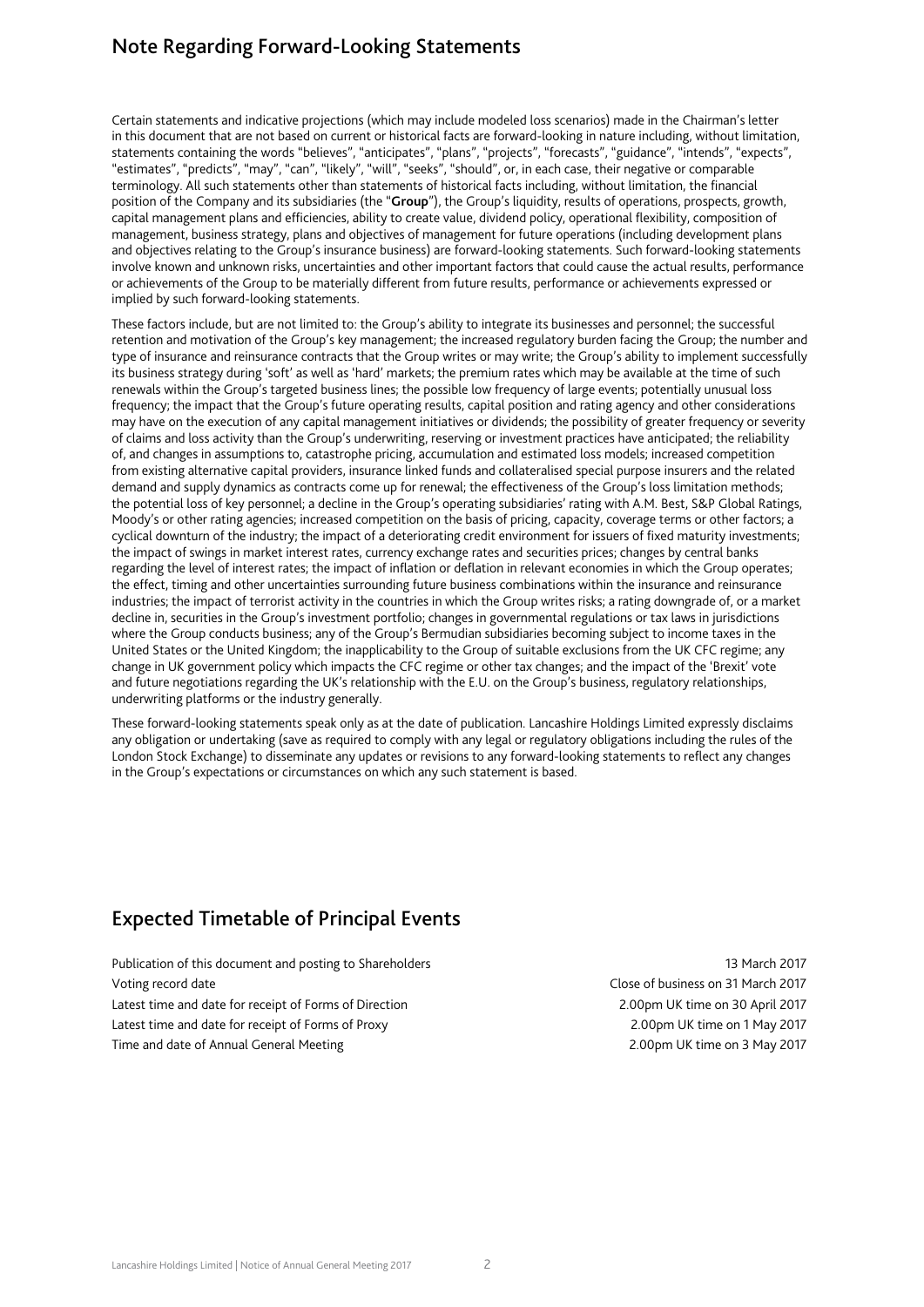# Letter from the Chairman of Lancashire Holdings Limited (the "Company")

*(Incorporated and registered in Bermuda under registration number EC37415)* 

#### *Directors:*

**Peter Clarke,** *Non-Executive Chairman*  **Michael Dawson,** *Non-Executive Director*  **Simon Fraser,** *Senior Independent Director*  **Samantha Hoe-Richardson,** *Non-Executive Director*  **Robert Lusardi,** *Non-Executive Director*  **Alex Maloney,** *Chief Executive Officer*  **Tom Milligan,** *Non-Executive Director*  **Elaine Whelan,** *Chief Financial Officer* 

*Head Office:* 29th Floor 20 Fenchurch Street London EC3M 3BY United Kingdom

*Registered Office:* Power House 7 Par-la-Ville Road Hamilton HM 11 Bermuda

**13 March 2017** 

## To all Shareholders:

Dear Shareholder,

#### Notice of Annual General Meeting and recommendation to vote in favour of the Resolutions

I am writing to give you details of the business proposed to be considered at the Company's forthcoming Annual General Meeting ("**AGM**") to be held at 29th Floor, 20 Fenchurch Street, London EC3M 3BY on 3 May 2017 commencing at 2.00pm UK time. The notice convening the AGM is set out on pages 7 and 8 of this document.

## Proposed Business of the AGM

#### **1. Annual Report and Accounts (Resolutions 1, 2, and 3)**

Resolutions are proposed to receive the Company's audited consolidated financial statements for the year ended 31 December 2016 **(Resolution 1)** and to approve the Directors' Remuneration Policy **(Resolution 2)** and the Annual Report on Remuneration **(Resolution 3)**, which are contained in the 2016 Annual Report and Accounts.

As a company incorporated in Bermuda, the Company is not bound by UK law or regulation in the area of Directors' remuneration to the same extent that it applies to UK incorporated companies. However, by virtue of the Company's premium listing on the London Stock Exchange, and for the purposes of disclosing its compliance or explaining its noncompliance against the requirements of the UK Corporate Governance Code published by the UK Financial Reporting Council (the "**Code**"), the Company's board of directors (the "**Board**") is committed to providing information on Directors' remuneration to Shareholders and complying with UK corporate governance standards and best practices to the appropriate extent, taking into account the Company's size and the nature of its business. The Company will therefore offer Shareholders a binding vote on the Company's forward looking remuneration policy (the "**Directors' Remuneration Policy**") at the AGM, in line with the requirement that companies bound by UK law or regulation must put their remuneration policy to a binding Shareholder vote at least once every three years. The Company's remuneration policy for 2014 and the following two years was approved by a binding Shareholder vote at the Company's annual general meeting held on 30 April 2014. Once effective, all future payments to Directors, past and present, must normally comply with the terms of the policy, unless specifically approved by Shareholders in a general meeting.

Accordingly, Resolution 2 seeks Shareholders' approval for the Directors' Remuneration Policy, which is set out in the first part of the Directors' Remuneration Report, on pages 63-68 of the 2016 Annual Report and Accounts.

Subject to such approval, the proposed effective date of the Directors' Remuneration Policy is 3 May 2017, being the date of the AGM.

Resolution 3 seeks Shareholders' approval for the Annual Report on Remuneration as set out in the second part of the Directors' Remuneration Report, on pages 69-79 of the 2016 Annual Report and Accounts. This vote is advisory in nature and the Directors' entitlement to receive remuneration is not conditional upon it. The Resolution and vote are a means of providing Shareholder feedback to the Board. The Company's auditors, Ernst & Young LLP, have audited those parts of the Directors' Remuneration Report required to be audited and their report may be found on pages 85-90 of the 2016 Annual Report and Accounts.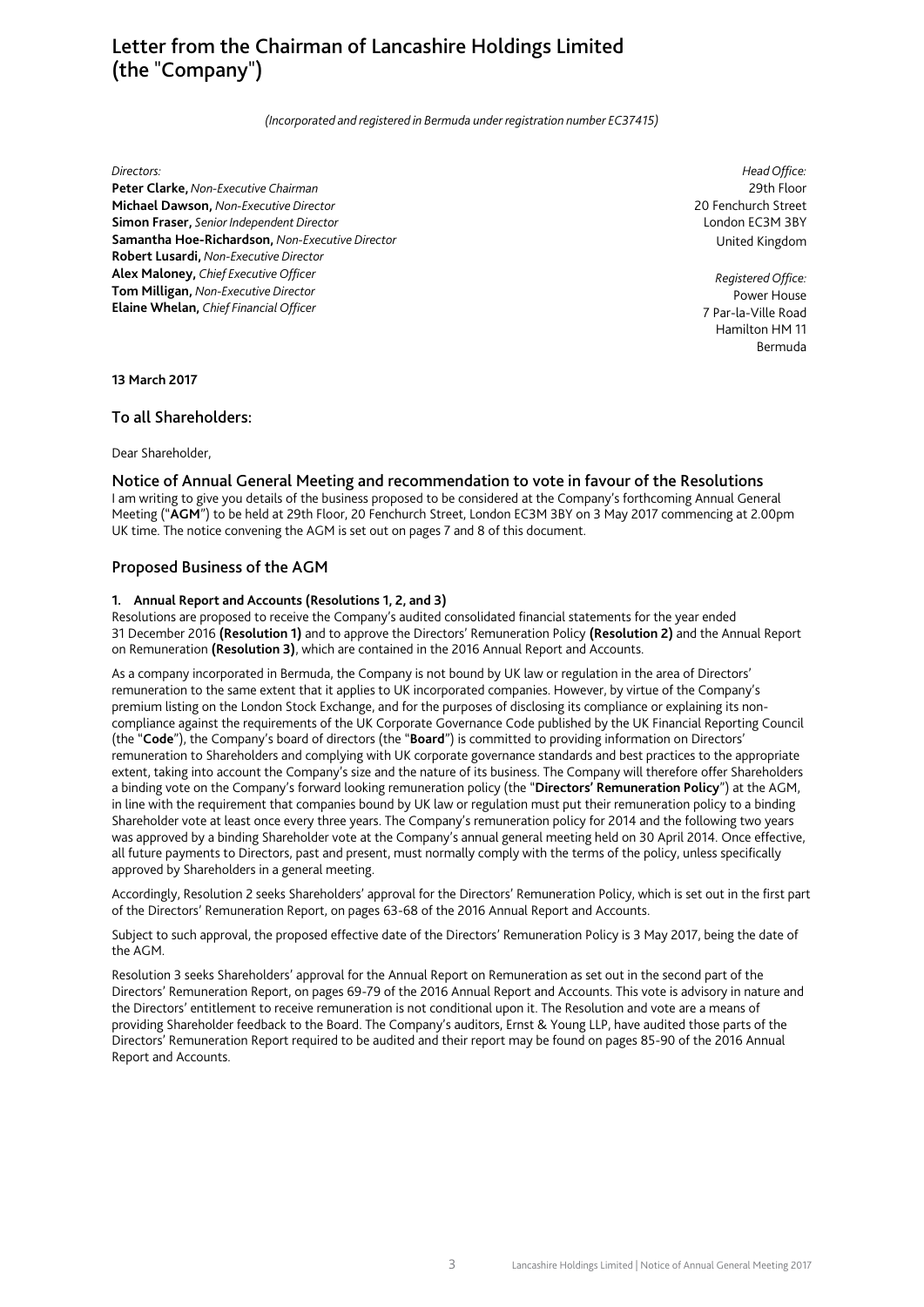## **2. Auditors' Appointment and Remuneration (Resolutions 4 and 5)**

As set out at page 54 of the 2016 Annual Report and Accounts, following the conclusion of a formal tender process for the statutory audit, the Board's audit committee has recommended, and the Board has approved, a proposal to recommend to Shareholders the appointment of KPMG LLP as the Company's new statutory auditors at the AGM. Ernst & Young LLP will therefore step down at the conclusion of the AGM. Resolution 4 asks Shareholders to approve the appointment of KPMG LLP with effect from the conclusion of the AGM. In accordance with regulatory requirements, Ernst & Young LLP has notified the Bermuda Monetary Authority that it is aware of the Company's intention not to reappoint it for the reason set out above.

Resolution 5 authorises the Board to set the auditors' remuneration.

## **3. Election of Directors (Resolutions 6, 7, 8, 9, 10, 11, 12 and 13)**

The Code recommends that all Directors of FTSE 350 companies should be subject to annual re-election by shareholders. Accordingly, all the Directors of the Company are submitting themselves for re-election at the AGM. In the Board's view, each Director continues to make an effective contribution to the deliberations of the Board and to demonstrate commitment to their role. This view is supported by my own review of the Directors' performance following an externally facilitated evaluation of the Board during 2016.

Further information about the performance evaluation process and the Directors, including their biographies, is set out in the accompanying 2016 Annual Report and Accounts.

The Board considers all the Non-Executive Directors to be independent within the meaning of the Code.

Robert Lusardi was appointed by the Board as a Director with effect from 8 July 2016 and Michael Dawson was appointed by the Board as a Director with effect from 3 November 2016. In accordance with the Company's Bye-laws, Mr Lusardi and Mr Dawson stand for election by Shareholders at the AGM. The Board considers that their skills and experience, as described in their biographies on pages 44 and 45 of the 2016 Annual Report and Accounts, will be of great benefit to the Board and the Company.

### **4. Approval of the Lancashire Holdings Limited 2017 Restricted Share Scheme (Resolution 14)**

The Company's existing long-term incentive arrangement for Executive Directors and other selected senior management is the Lancashire Holdings Limited Restricted Share Scheme (the "**Existing Scheme**"), which was initially approved by Shareholders on 4 January 2008 (and adopted by the Board on 14 February 2008) with a ten-year term. During 2016, the Board's remuneration committee undertook a review of the design, structure and rules of the Existing Scheme in light of business strategy, investor views and market practice.

The Board's remuneration committee recommends that the current long-term incentive arrangements as set out in the Existing Scheme are largely maintained as they continue to be a highly effective means of driving both performance and behaviours consistent with the Company's strategic goals. Resolution 14 proposes what would be in effect a renewal of the Existing Scheme on similar terms. A summary of the terms of the proposed new scheme (the "**2017 Scheme**") is attached as Appendix 1. The key terms of the 2017 Scheme are similar to those of the Existing Scheme; however changes have been made, principally to align the 2017 Scheme rules with the Remuneration Policy adopted in 2014 (and subject to approval for 2017 at the AGM pursuant to Resolution 2) and the restrictions that have since been applied to that Policy, as well as certain technical updates to reflect evolving market and best practice.

Subject to Shareholder approval for the 2017 Scheme, it would be used for future incentive arrangements for Executive Directors and other members of staff as from the date of the AGM, and the Existing Scheme would be closed to further awards.

A copy of the draft rules of the 2017 Scheme will be available for inspection at the offices of New Bridge Street (an Aon Hewitt Ltd company) at 10 Devonshire Square, London EC2M 4YP during normal business hours on any weekday (English public holidays excepted) until the close of the AGM and at the place of the AGM for at least 15 minutes prior to and during the AGM.

### **5. Renewal of general and unconditional authority to allot shares (Resolution 15)**

Pursuant to Bye-law 2.4 of the Company's Bye-laws, the Board is seeking Shareholders' approval to renew the general and unconditional authority granted to the Directors to allot Relevant Securities (as defined in Bye-law 2.4(b)) up to an aggregate nominal value of US\$33,556,986, an amount equal to approximately one-third of the issued share capital of the Company as at the date of this document. The Directors of the Company have no present intention of issuing any Relevant Securities pursuant to this authority, but believe it to be in the best interests of the Company for the Board to be granted this authority to take advantage of appropriate opportunities.

The authority granted by this resolution will be exercised only if the Directors of the Company believe that to do so would be in the best interests of the Company. Unless otherwise renewed or revoked by the Shareholders in general meeting, this authority will expire at the conclusion of the annual general meeting of the Company in 2018 or, if earlier, 15 months from the date the relevant resolution is passed.

### **6. Renewal of authority to allot shares for cash on a non pre-emptive basis (Resolutions 16, 17 and 18)**

Pursuant to Bye-law 2.6 of the Company's Bye-laws, the Board is seeking Shareholders' authorisation for the Directors of the Company to allot Equity Securities (as defined in Bye-law 2.5(g)) up to an aggregate nominal value of US\$15,100,644 on a non pre-emptive basis, such amount being approximately 15 per cent of the Company's issued share capital as at the date of this document. The Bye-laws of the Company require that, unless Shareholders resolve otherwise, any Equity Securities allotted for cash must be offered to existing holders of Relevant Shares or Relevant Employee Shares (each as defined in Bye-law 2.5(g)) pro rata to their existing shareholdings. The Bye-laws permit this requirement to be disapplied and the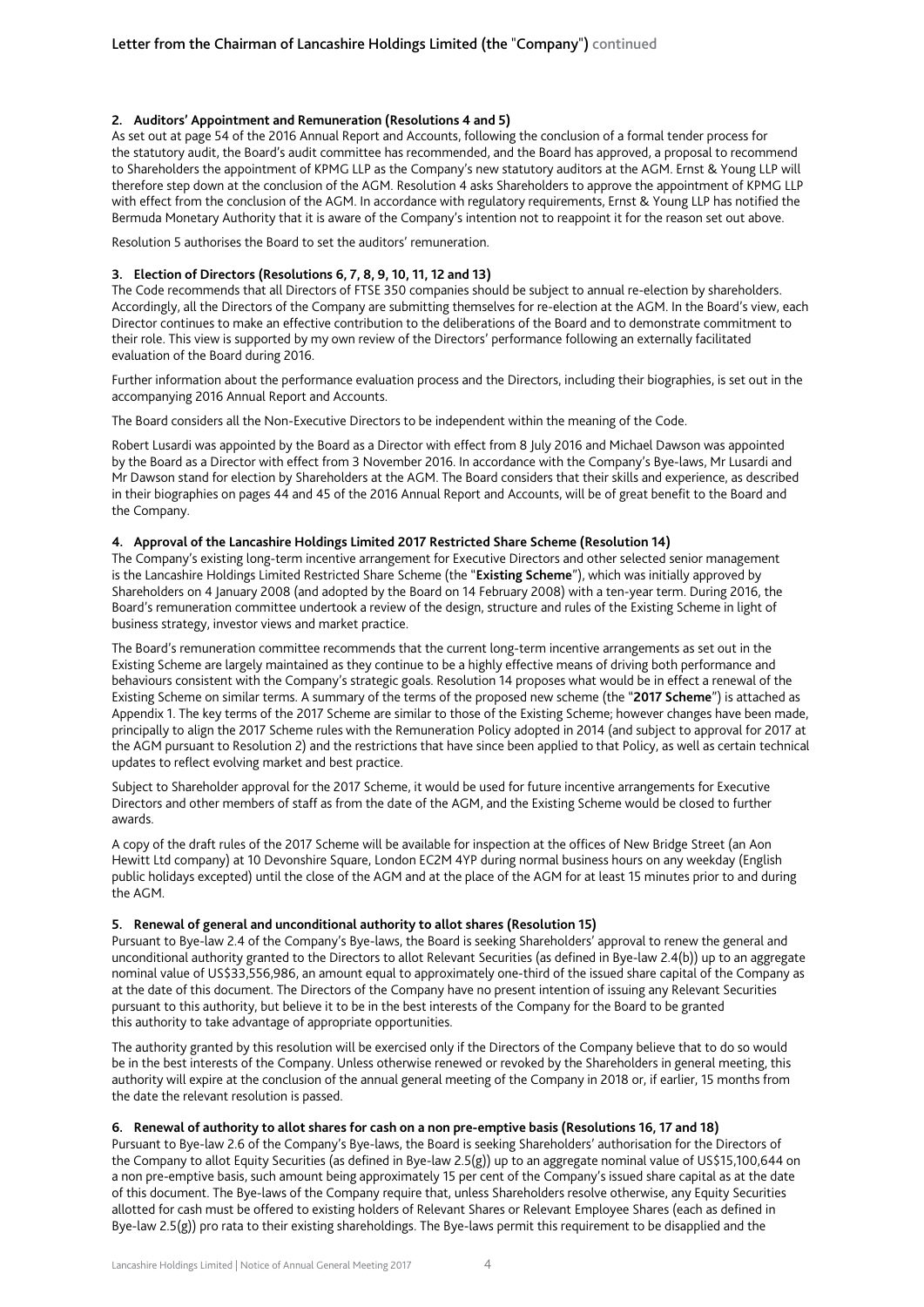purpose of these resolutions is to authorise the Board to allot Equity Securities as if such provisions did not apply in certain circumstances, when the Board considers that to do so would be in the best interests of the Company.

The Board acknowledges that the total amount of the pre-emption disapplication for which authority is requested is above the levels that are considered routine by UK investors and investor groups. In seeking this authorisation, the Board's resolve has been strengthened over a number of years through its extensive engagement with Shareholders, to whom we have explained the need to maintain competitiveness and flexibility in the face of changing market circumstances.

In the last few years similar resolutions have been overwhelmingly supported by Shareholders: at the annual general meeting held on 1 May 2013 a Special Resolution requesting authority at the 15 per cent level was approved by 96.46 per cent of the votes cast, and at the annual general meeting held on 30 April 2014 a similar resolution was approved by 95.34 per cent of the votes cast. At the annual general meetings held on 29 April 2015 and 4 May 2016 similar resolutions were approved by 95.97 per cent and 96.09 per cent, respectively, of the votes cast.

The strategic business case is described in more detail below. In the Board's view it wholly justifies the larger pre-emption disapplication, in line with principles supported by UK investor groups, allowing for an appropriate level of flexibility in circumstances where an issuance of equity securities on a non pre-emptive basis would be in the interests of a company and its owners.

The Company has given close consideration to the Statement of Principles that was published by the UK Pre-Emption Group in 2015. While the Statement of Principles is not tailored to the specific requirements of catastrophe (re)insurers such as the Company, the Company recognises the importance of providing Shareholders with a clear explanation of the basis and context for a proposed disapplication of pre-emption rights by the Company. Accordingly, the Board urges Shareholders to support the following three separate resolutions and has set out below some of the general considerations that are likely to be relevant to Shareholders' voting decisions in response to the Company's request for a disapplication of pre-emption rights as follows:

- The first resolution (Resolution 16) requests a five per cent disapplication authority to be used on an unrestricted basis;
- The second resolution (Resolution 17) requests an additional five per cent disapplication authority to be used to raise capital in the circumstances described below or for the purposes of an acquisition or capital investment approved by the Board; and
- The third resolution (Resolution 18) requests an additional five per cent disapplication authority to be used to raise capital in the circumstances described below.

As a Company, we seek to be nimble in our capital management strategy, returning our Shareholders' capital to them when we do not need it for underwriting purposes. The Board believes strongly that the converse of this strategy is that the Company should have the flexibility to raise capital quickly if the need ever arises, particularly with the influx of third party capital to the sector, in structures that allow it to be put to use at very short notice. At current share prices (calculated during the period immediately prior to the printing of this document), the proposed total 15 per cent authority would enable the Company to raise up to approximately US\$256 million. The Company does not expect to utilize this full authority (in particular that conferred by Resolutions 17 and 18) as a response to normal loss events. Rather, this authority will be utilized to respond to a significant 'market moving' loss event, for example, an industry loss in excess of Hurricane Katrina. The request for the total 15 per cent authority at the current share price (calculated during the period immediately prior to the printing of this document) would largely enable the Company to replenish the capital exposed under its maximum one in one hundred peak loss exposure for a Gulf of Mexico – U.S. Hurricane loss, which averaged US\$258.9 million for the last five financial year ends.

The Company operates in a market that rewards the fastest to react; those who can play a role in benchmarking an adjusted pricing regime, as well as meeting brokers' needs for immediate capacity. In this way, first movers make the new market. The Board is recommending that, as in previous years, Shareholders vote for this first mover advantage. Your support for Resolutions 16, 17 and 18 will help give the Company greater competitive parity with its insurance company peers, particularly those of its listed competitors operating in the Bermuda and U.S. markets, as well as providers of and vehicles for third-party capital.

However, the Board has no current intention to use this authority. If as a result of a major market loss current capital levels are reduced, the Board considers that it is important to provide the Company with immediate access to a full range of financing options both from a risk management perspective and to reinforce the Company's strategy of managing capital actively and prudently. With regard to Resolution 17 specifically, the Company also may use the authority to issue up to five per cent (in addition to the five per cent sought under Resolution 16) of the Company's shares on a non pre-emptive basis for the purposes of funding an acquisition or capital investment, if considered appropriate to develop the strategy of the Company and approved by the Board. It should be noted that at present the Company does not have plans for an acquisition or capital investment in the near future.

Were the Board to exercise any of these authorities, it intends to continue its consultation and dialogue with Shareholders and make disclosures in the announcement regarding the share issue and in the subsequent Annual Report and Accounts, each as contemplated in the Statement of Principles that was published by the UK Pre-Emption Group in 2015.

The Company's active capital management strategy continues to be demonstrated by the special dividend declared in November 2016 for the 2016 year of US\$0.75 per Common Share.

Unless otherwise renewed or revoked by the Shareholders in general meeting, these authorities will expire at the conclusion of the annual general meeting of the Company in 2018 or, if earlier, 15 months from the date the relevant resolutions are passed.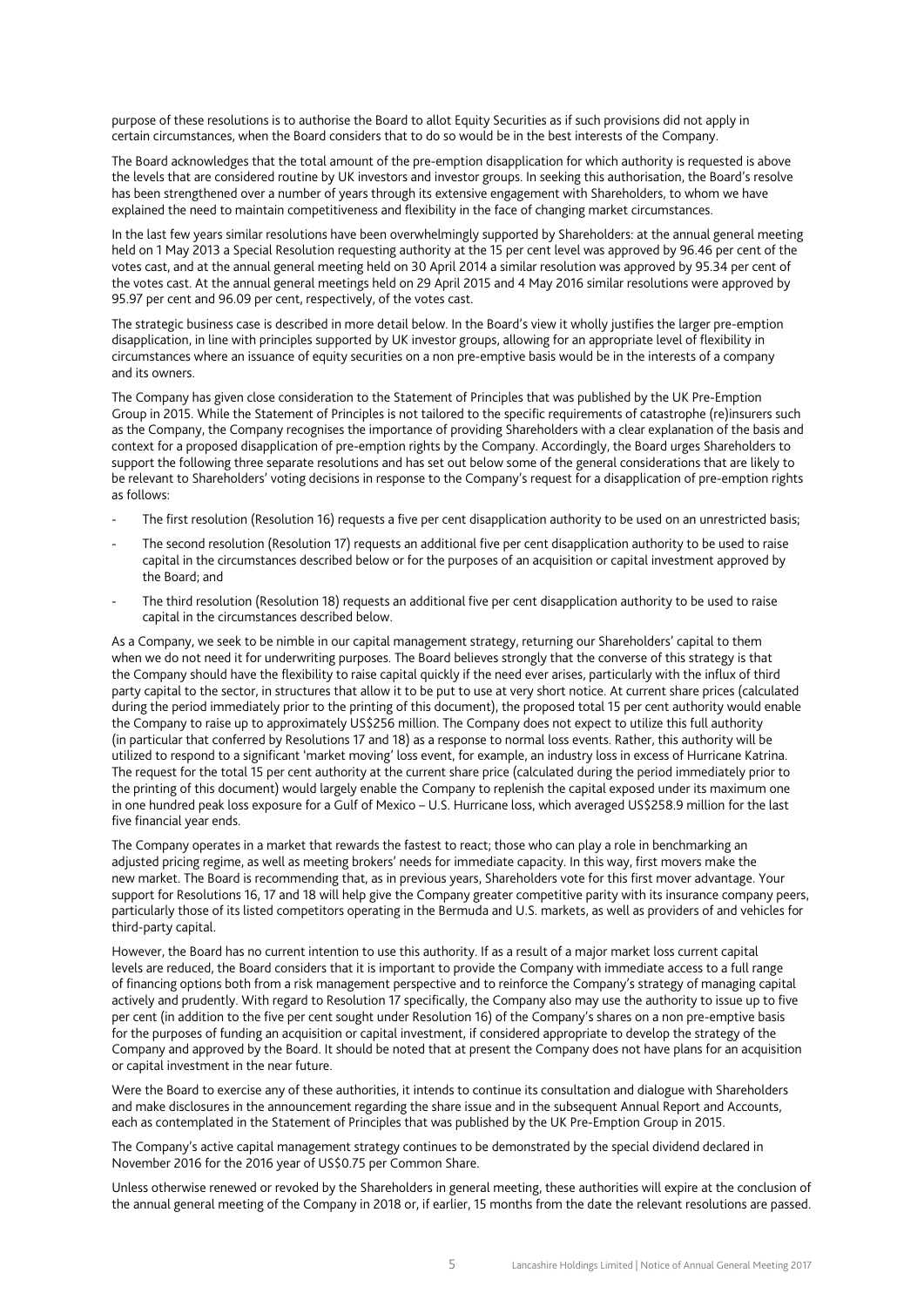## **7. Resolution to authorise the Company to purchase its own shares (Resolution 19)**

The Board is seeking Shareholders' approval to renew the authority granted to the Company by the Shareholders at the annual general meeting held on 4 May 2016. Pursuant to such authority, the Company is generally and unconditionally authorised to make one or more market purchases of the issued Common Shares of the Company up to an aggregate nominal value of US\$10,067,096, an amount equal to approximately ten per cent of the issued share capital of the Company as at the date of this document, at a price of not less than the nominal value of the Common Shares (exclusive of expenses payable by the Company).

The maximum price per Common Share (exclusive of expenses payable by the Company) that may be paid under the authority shall not exceed the higher of: (i) five per cent above the average of the closing middle market quotations of the Company's Common Shares derived from the London Stock Exchange Daily Official List for the five business days before the purchase is made; and (ii) an amount equal to the higher of the price of the last independent trade and the highest current independent bid for the Common Shares on the London Stock Exchange at the time of purchase. Purchases may otherwise be made in such manner and on such terms as the Board or any authorised committee may from time to time determine. Purchases would only be made if the effect would be expected to improve earnings per share and the Board considers that it would be in the best interests of the Company to do so. Pursuant to the Bye-laws of the Company, no purchase can be made if the Board determines that it would result in a non-de minimis adverse tax, legal or regulatory consequence to the Company, any of its subsidiaries or any holder of shares or its affiliates.

The Company cannot by law (in respect of the par value of the shares to be purchased) purchase its own shares except out of:

- (a) the capital paid up thereon; or
- (b) the funds of the Company which would otherwise be available for dividend payment or distribution; or
- (c) the proceeds of a fresh issue of shares made for the purpose of the repurchase, and

the premium if any payable on the repurchase is provided out of the funds of the Company which would otherwise be available for dividend payment or distribution or out of the Company's share premium account before the repurchase date.

Unless otherwise renewed or revoked by the Shareholders in general meeting, this authority will expire on the conclusion of the annual general meeting of the Company in 2018 or, if earlier, 15 months from the date the relevant resolution is passed.

This resolution complies with the current guidance issued by The Investment Association and the Board will have regard to any guidance issued by The Investment Association that may be published at the time of any such purchase of issued Common Shares of the Company.

Any shares repurchased by the Company will be cancelled or held as treasury shares.

### Voting

**A Form of Proxy for use by Shareholders at the AGM is enclosed with this document. Whether or not you propose to attend the AGM, you are urged to complete and sign the Form of Proxy in accordance with the instructions printed thereon and to return it to the Company's Registrars, Capita Asset Services, PXS1, 34 Beckenham Road, Beckenham, Kent BR3 4ZF, as soon as possible and in any event so as to be received no later than 2.00pm UK time on 1 May 2017 (being 48 hours before the time appointed for the holding of the AGM). The return of a completed Form of Proxy or the submission by CREST members of an electronic proxy appointment will not preclude you from attending the AGM and voting in person, should you so wish.** 

**Holders of Depository Interests in the Company wishing to instruct Capita IRG Trustees Limited, the Depository, to vote in respect of the holder's interest should use the enclosed Form of Direction. The completed Form of Direction must be received by Capita Asset Services, PXS1, 34 Beckenham Road, Beckenham, Kent BR3 4ZF, as soon as possible and in any event so as to be received no later than 2.00pm UK time on 30 April 2017 (being 72 hours before the time appointed for the holding of the AGM).** 

# Record Date

Only Shareholders entered on the register of members of the Company at the close of business on 31 March 2017 shall be entitled to attend and vote at the AGM in respect of the number of Common Shares registered in their name at that time. Changes to entries on the register of members after the close of business on 31 March 2017 shall be disregarded in determining the rights of any person to attend or vote at the meeting. The length of time between the record date and the AGM is necessary to allow sufficient time to complete the voting cut-back calculations as required by Bye-laws 40 and 41 (inclusive) of the Bye-laws of the Company.

## Recommendation

The Directors believe that the resolutions to be proposed at the AGM and set out in the notice convening the AGM are in the best interests of the Company and its Shareholders as a whole, for the reasons stated. Accordingly, the Board recommends Shareholders to vote in favour of all resolutions to be proposed at the AGM. Each Director who holds Common Shares in the Company intends to vote in favour of all the resolutions in respect of his or her own shareholding.

Yours faithfully,

**Peter Clarke**  *Chairman*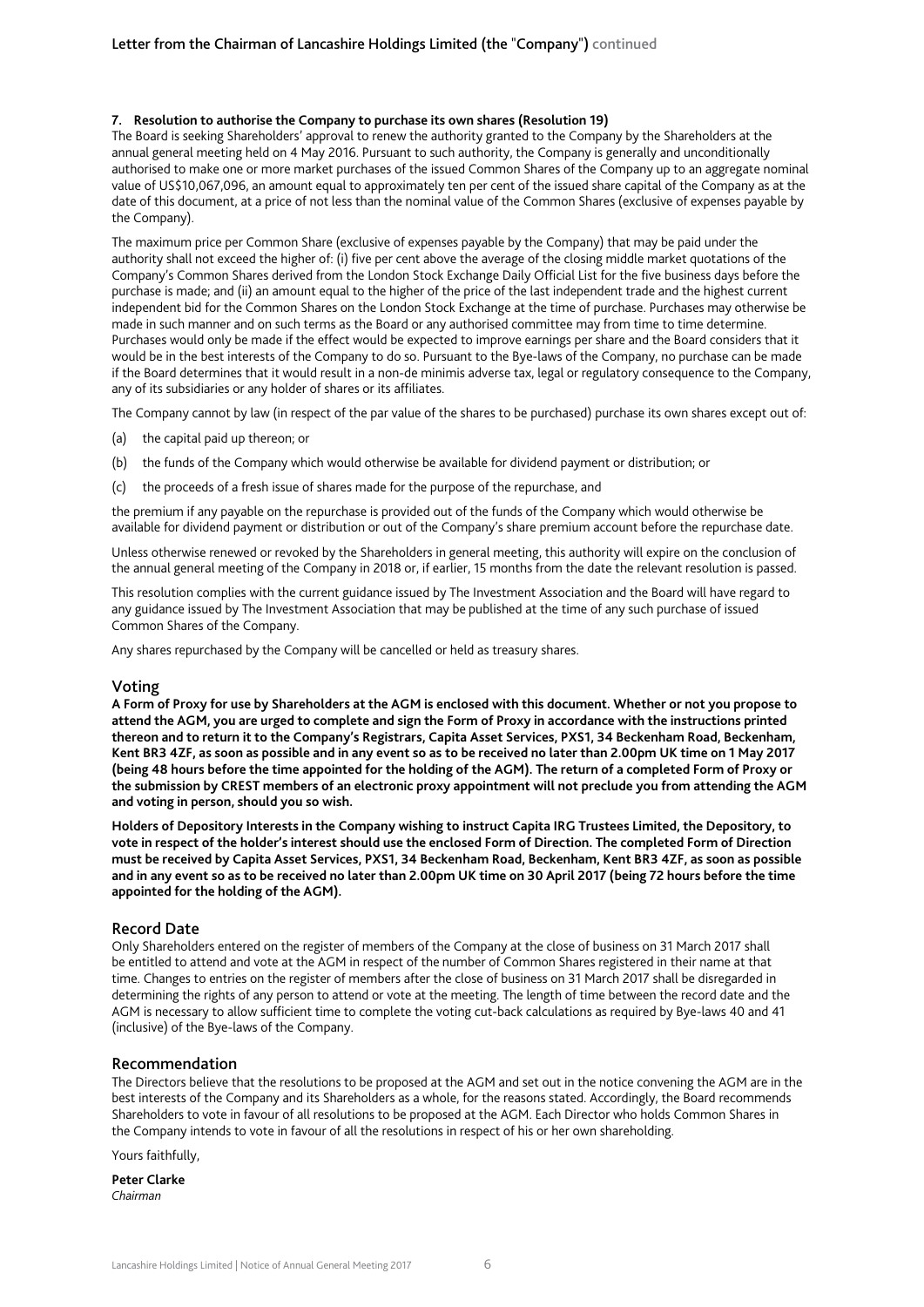# Lancashire Holdings Limited Notice of Annual General Meeting

**NOTICE IS HEREBY GIVEN** that the 2017 Annual General Meeting of the Company will be held at 29th Floor, 20 Fenchurch Street, London EC3M 3BY on 3 May 2017 commencing at 2.00pm UK time, for the purpose of considering and, if thought fit, passing the following resolutions.

Resolutions 1-15 (inclusive) will be considered and, if thought fit, passed as ordinary resolutions. Resolutions 16-19 will be considered and, if thought fit, passed as Special Resolutions (as defined in the Bye-laws).

### **ORDINARY RESOLUTIONS**

- 1. To receive the Company's audited consolidated financial statements for the year ended 31 December 2016.
- 2. To approve the Directors' Remuneration Policy as set out in the first part of the Directors' Remuneration Report for the year ended 31 December 2016.
- 3. To approve the Annual Report on Remuneration as set out in the second part of the Directors' Remuneration Report for the year ended 31 December 2016.
- 4. To appoint KPMG LLP of 15 Canada Square, London E14 5GL, England as auditors of the Company, to hold office from the conclusion of this Annual General Meeting until the conclusion of the next annual general meeting at which the Company's financial statements are presented.
- 5. To authorise the Board of Directors, who may delegate this authority to the Board's audit committee, to set the auditors' remuneration.
- 6. To elect Michael Dawson as a Director of the Company, to hold office until the next annual general meeting or until his successor is elected or appointed or his office is otherwise vacated.
- 7. To elect Robert Lusardi as a Director of the Company, to hold office until the next annual general meeting or until his successor is elected or appointed or his office is otherwise vacated.
- 8. To re-elect Peter Clarke as a Director of the Company, to hold office until the next annual general meeting or until his successor is elected or appointed or his office is otherwise vacated.
- 9. To re-elect Simon Fraser as a Director of the Company, to hold office until the next annual general meeting or until his successor is elected or appointed or his office is otherwise vacated.
- 10. To re-elect Samantha Hoe-Richardson as a Director of the Company, to hold office until the next annual general meeting or until her successor is elected or appointed or her office is otherwise vacated.
- 11. To re-elect Alex Maloney as a Director of the Company, to hold office until the next annual general meeting or until his successor is elected or appointed or his office is otherwise vacated.
- 12. To re-elect Tom Milligan as a Director of the Company, to hold office until the next annual general meeting or until his successor is elected or appointed or his office is otherwise vacated.
- 13. To re-elect Elaine Whelan as a Director of the Company, to hold office until the next annual general meeting or until her successor is elected or appointed or her office is otherwise vacated.
- 14. To approve and adopt the Lancashire Holdings Limited 2017 Restricted Share Scheme (the "**2017 Scheme**") and to authorise the Board to (a) make such modifications to the 2017 Scheme as they may consider appropriate to take account of the requirements of best practice and for the implementation of the 2017 Scheme and to adopt the 2017 Scheme as so modified and to do all such other acts and things as they may consider appropriate to implement the 2017 Scheme; and (b) establish further schemes based on the 2017 Scheme but modified to take account of local tax, exchange control or securities laws in overseas territories, provided that any Common Shares made available under such further schemes are treated as counting against the limits on individual or overall participation in the 2017 Scheme.
- 15. To grant the Directors of the Company a general and unconditional authority, pursuant to Bye-law 2.4 of the Company's Bye-laws, to allot Relevant Securities (within the meaning of that Bye-law), up to an aggregate nominal value of US\$33,556,986, an amount equal to approximately one-third of the issued share capital of the Company as at the date of this document, provided that: (i) unless otherwise renewed or revoked in general meeting, this authority will expire at the conclusion of the annual general meeting of the Company in 2018 or, if earlier, 15 months from the date the relevant resolution is passed; (ii) the Company shall be entitled to make, before expiry of such authority, any offer or agreement which would or might require Relevant Securities to be allotted after such expiry and the Directors may allot such Relevant Securities in pursuance of such offer or agreement as if such authority had not expired; and (iii) such authority shall be in substitution for any and all authorities previously conferred upon the Directors for the purposes of Bye-law 2.4 but without prejudice to the allotment of any Relevant Securities already made or to be made pursuant to such authorities.

### **SPECIAL RESOLUTIONS**

- 16. That, subject to and conditional on the passing of Resolution 15, the Directors of the Company be authorised, in accordance with Bye-law 2.6 of the Company's Bye-laws, to allot Equity Securities (within the meaning of Bye-law 2.5(g)) for cash pursuant to the authority conferred by Resolution 15 as if Bye-law 2.5(a) of the Company's Bye-laws did not apply to such authority up to an aggregate nominal value of US\$5,033,548, such amount being approximately five per cent of the Company's issued share capital as at the date of this document, provided that, unless otherwise renewed or revoked by the Shareholders in general meeting, this authority will expire at the conclusion of the annual general meeting of the Company in 2018 or, if earlier, 15 months from the date the relevant resolution is passed and provided that the Company may before such expiry make any offer or agreement which would or might require Common Shares to be allotted after such expiry and the Directors may allot such Common Shares in pursuance of such offer or agreement as if Bye-law  $2.5(a)$  did not apply.
- 17. That, subject to and conditional on the passing of Resolutions 15 and 16, the Directors of the Company be authorised in addition to any authority granted under Resolution 16, in accordance with Bye-law 2.6 of the Company's Bye-laws, to allot Equity Securities (within the meaning of Bye-law 2.5(g)) for cash pursuant to the authority conferred by Resolution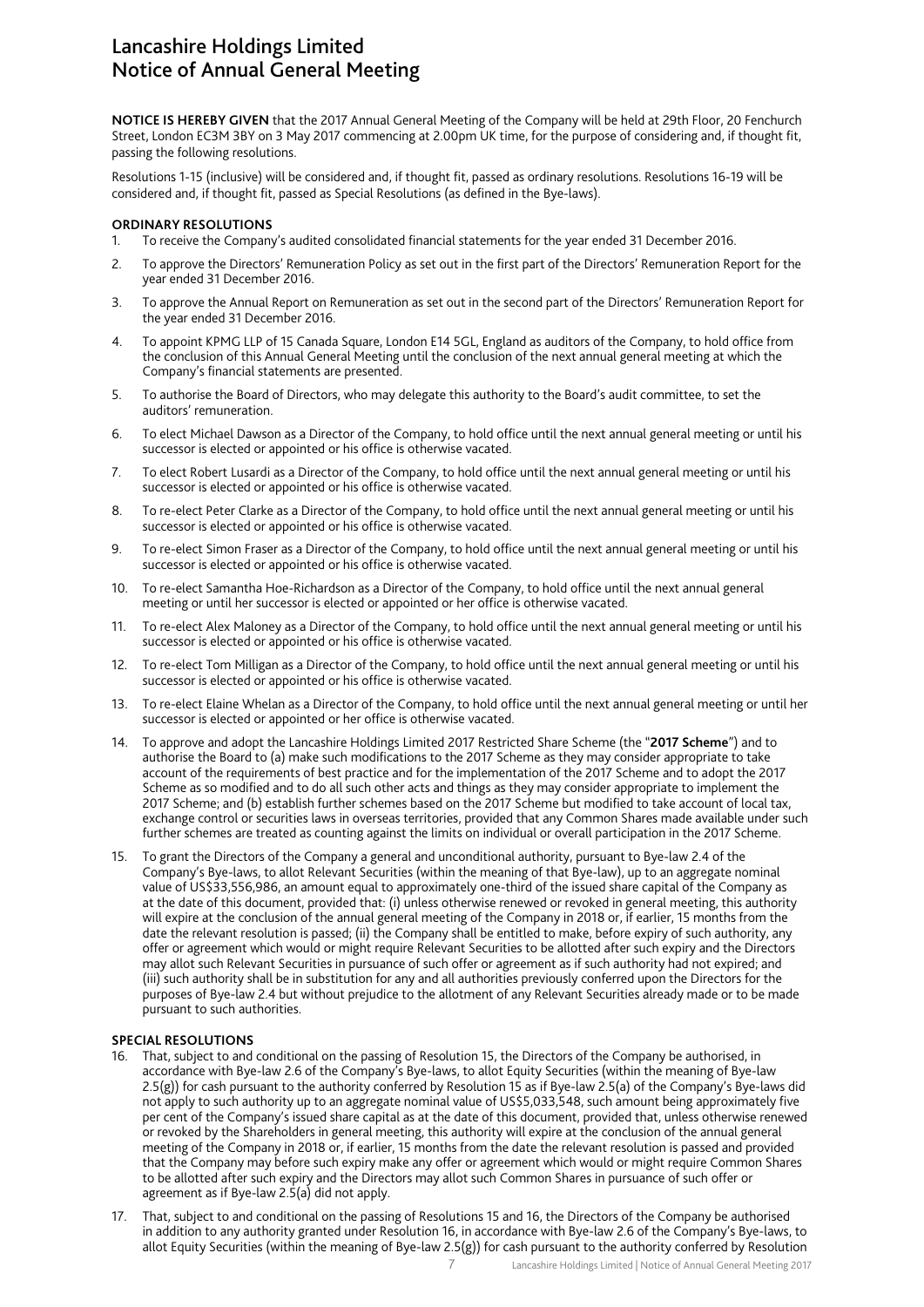15 as if Bye-law 2.5(a) of the Company's Bye-laws did not apply to such authority up to an aggregate nominal value of US\$5,033,548, such amount being approximately a further five per cent of the Company's issued share capital as at the date of this document; provided that such authority will only be used for the purposes of raising capital in response to a significant 'market moving' loss event or financing a transaction that the Board of Directors of the Company determines to be an acquisition or other capital investment of a kind contemplated by the Statement of Principles on disapplying pre-emption rights most recently published by the Pre-Emption Group prior to the date of this notice; and provided further that, unless otherwise renewed or revoked by the Shareholders in general meeting, this authority will expire at the conclusion of the annual general meeting of the Company in 2018 or, if earlier, 15 months from the date the relevant resolution is passed and provided that the Company may before such expiry make any offer or agreement which would or might require Common Shares to be allotted after such expiry and the Directors may allot such Common Shares in pursuance of such offer or agreement as if Bye-law 2.5(a) did not apply.

- 18. That, subject to and conditional on the passing of Resolutions 15, 16 and 17, the Directors of the Company be authorised in addition to any authorities granted under Resolutions 16 and 17, in accordance with Bye-law 2.6 of the Company's Bye-laws, to allot Equity Securities (within the meaning of Bye-law 2.5(g)) for cash pursuant to the authority conferred by Resolution 15 as if Bye-law 2.5(a) of the Company's Bye-laws did not apply to such authority up to an aggregate nominal value of US\$5,033,548, such amount being approximately a further five per cent of the Company's issued share capital as at the date of this document; provided that such authority will only be used for the purposes of raising capital in response to a significant 'market moving' loss event; and provided further that, unless otherwise renewed or revoked by the Shareholders in general meeting, this authority will expire at the conclusion of the annual general meeting of the Company in 2018 or, if earlier, 15 months from the date the relevant resolution is passed and provided that the Company may before such expiry make any offer or agreement which would or might require Common Shares to be allotted after such expiry and the Directors may allot such Common Shares in pursuance of such offer or agreement as if Bye-law 2.5(a) did not apply.
- 19. That the Company be generally and unconditionally authorised, in accordance with Bye-law 3 of the Company's Byelaws and pursuant to section 42A of the Companies Act of Bermuda, to make one or more market purchases of any of its common shares of US\$0.50 each ("**Common Shares**") in such manner and on such terms as the Directors of the Company or any authorised committee thereof may from time to time determine provided that:
	- (a) the maximum number of Common Shares hereby authorised to be purchased shall be 20,134,191 (representing approximately ten per cent of the issued Common Share capital of the Company as at the date of this document);
	- (b) the minimum price (exclusive of expenses payable by the Company) which may be paid for a Common Share shall be US\$0.50;
	- (c) the maximum price (exclusive of expenses payable by the Company) which may be paid for a Common Share shall be the higher of:
		- i five per cent above the average of the closing middle market quotations for a Common Share of the Company taken from the London Stock Exchange Daily Official List for the five business days immediately preceding the day on which the Common Share is contracted to be purchased; and
		- ii the higher of the price of the last independent trade and the highest current independent bid for the Common Shares on the London Stock Exchange at the time of purchase as stipulated by Article 3(1) of the Commission Delegated Regulation (EU) 2016/1052 of 8 March 2016 implementing the Market Abuse Regulation (EU) No 596/2014 of 16 April 2014 as regards exemptions for buy-back programmes and stabilisation of financial instruments;
	- (d) unless otherwise renewed or revoked by the Shareholders in a general meeting this authority will expire on the conclusion of the annual general meeting of the Company in 2018 or, if earlier, 15 months from the date the relevant resolution is passed; and
	- (e) the Company shall be entitled under such authority to make at any time before its expiry or termination any contract to purchase its own shares which will or may be executed wholly or partly after the expiry of the authority, and may make a purchase of Common Shares in pursuance of any such contract.

**By order of the Board Christopher Head**  *Company Secretary* 

13 March 2017

Head Office: 29th Floor 20 Fenchurch Street London EC3M 3BY United Kingdom

Registered Office: Power House 7 Par-la-Ville Road Hamilton HM 11 Bermuda

Registration number: EC37415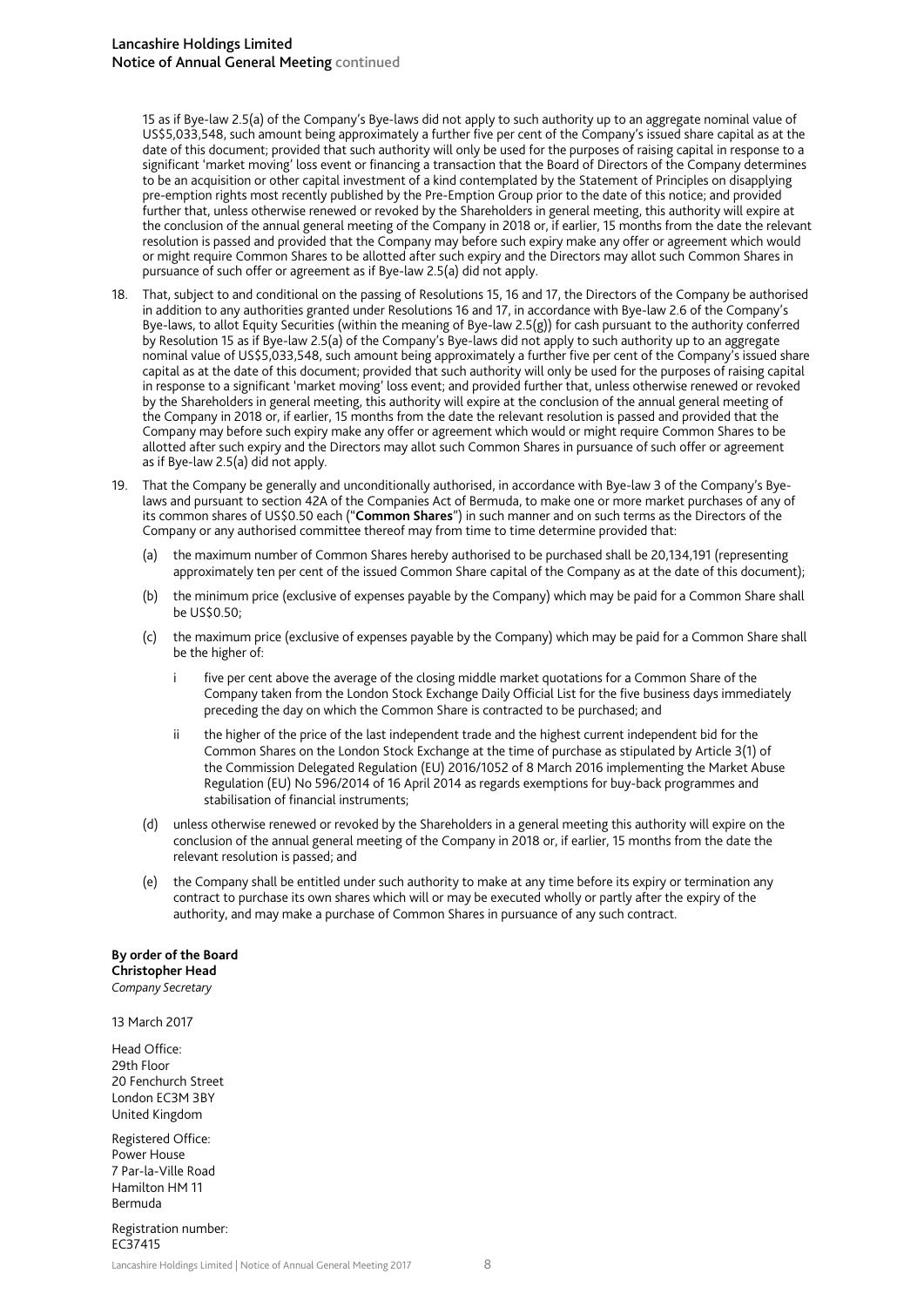#### **Notes:**

- (i) Only those Shareholders entered on the register of members of the Company at the close of business on 31 March 2017 shall be entitled to attend and vote at the meeting in respect of the number of Common Shares registered in their name at that time. Changes to entries on the register of members after the close of business on 31 March 2017 shall be disregarded in determining the rights of any person to attend or vote at the meeting.
- (ii) A Shareholder entitled to attend and vote at the meeting convened by this notice or any adjournment thereof is entitled to appoint one or more proxies to attend, speak and vote instead of him. A proxy need not be a member of the Company.
- (iii) To be valid, the enclosed Form of Proxy must be lodged with Capita Asset Services, PXS1, 34 Beckenham Road, Beckenham, Kent BR3 4ZF not later than 48 hours before the time appointed for the meeting or any adjournment thereof, together, if appropriate, with the power of attorney or other written authority, if any, under which it is signed (or a duly certified copy of such power) or, where the Form of Proxy has been signed by an officer on behalf of a corporation, a duly certified copy of an authority under which it is signed. Completion and return of a Form of Proxy (or submission of proxy instructions electronically) will not preclude a Shareholder from attending the meeting and voting in person.
- (iv) CREST members who wish to vote using the CREST electronic proxy voting service may do so for the AGM and any adjournment(s) thereof by using the procedures described in the CREST Manual (available via www.euroclear.com). CREST personal members or other CREST sponsored members, and those CREST members who have appointed a voting service provider should refer to their CREST sponsors or voting service provider(s), who will be able to take the appropriate action on their behalf.

 In order for a proxy appointment or instruction made by means of CREST to be valid, the appropriate CREST message (a "**CREST Proxy Instruction**") must be properly authenticated in accordance with Euroclear UK & Ireland Limited's specifications and must contain the information required for such instructions, as described in the CREST Manual. The message must be transmitted so as to be received by the Company's agent, Capita Asset Services (CREST Participant ID: **RA10**), no later than 48 hours before the time appointed for the meeting. For this purpose, the time of receipt will be taken to be the time (as determined by the time stamp applied to the message by the CREST Application Host) from which the Company's agent is able to retrieve the message by enquiry to CREST in the manner prescribed by CREST. After this time any change of instructions to proxies appointed through CREST should be communicated to the appointee through other means.

 CREST members and, where applicable, their CREST sponsor or voting service provider should note that Euroclear UK & Ireland Limited does not make available special procedures in CREST for any particular messages. Normal system timings and limitations will therefore apply in relation to the input of CREST Proxy Instructions. It is the responsibility of the CREST member concerned to take (or, if the CREST member is a CREST personal member or sponsored member or has appointed a voting service provider, to procure that his CREST sponsor or voting service provider takes) such action as shall be necessary to ensure that a message is transmitted by means of the CREST system by any particular time. In this connection, CREST members and, where applicable, their CREST sponsor or voting service provider are referred in particular to those sections of the CREST Manual concerning practical limitations of the CREST system and timings.

 The Company may treat as invalid a CREST Proxy Instruction in the circumstances set out in Regulation 35(5)(a) of the Uncertificated Securities Regulations 2001.

- (v) Any holders of Depository Interests in the Company who do not lodge their voting instructions via the CREST Electronic Proxy Appointment Service may submit the enclosed Form of Direction together with the power of attorney or other authority (if any) under which it is signed, or a notarially or otherwise certified copy of such power or authority, to Capita Asset Services, PXS1, 34 Beckenham Road, Beckenham, Kent BR3 4ZF not later than 72 hours before the time appointed for the holding of the Annual General Meeting.
- (vi) As at 2 March 2017, being the latest practicable business day prior to the publication of this notice, the Company's issued share capital consisted of 201,341,918 Common Shares of \$0.50 each of which 1,415,058 Common Shares were held in treasury. Therefore, total exercisable voting rights in the Company as at 2 March 2017 was 199,926,860.
- (vii) Copies of the letters of appointment of the Non-Executive Directors are available for inspection during normal business hours at the Company's registered office, Power House, 7 Par-la-Ville Road, Hamilton HM11, Bermuda and at Lancashire's head office, 29th Floor, 20 Fenchurch Street, London EC3M 3BY and at the place of the AGM for 15 minutes prior to the meeting and during the meeting.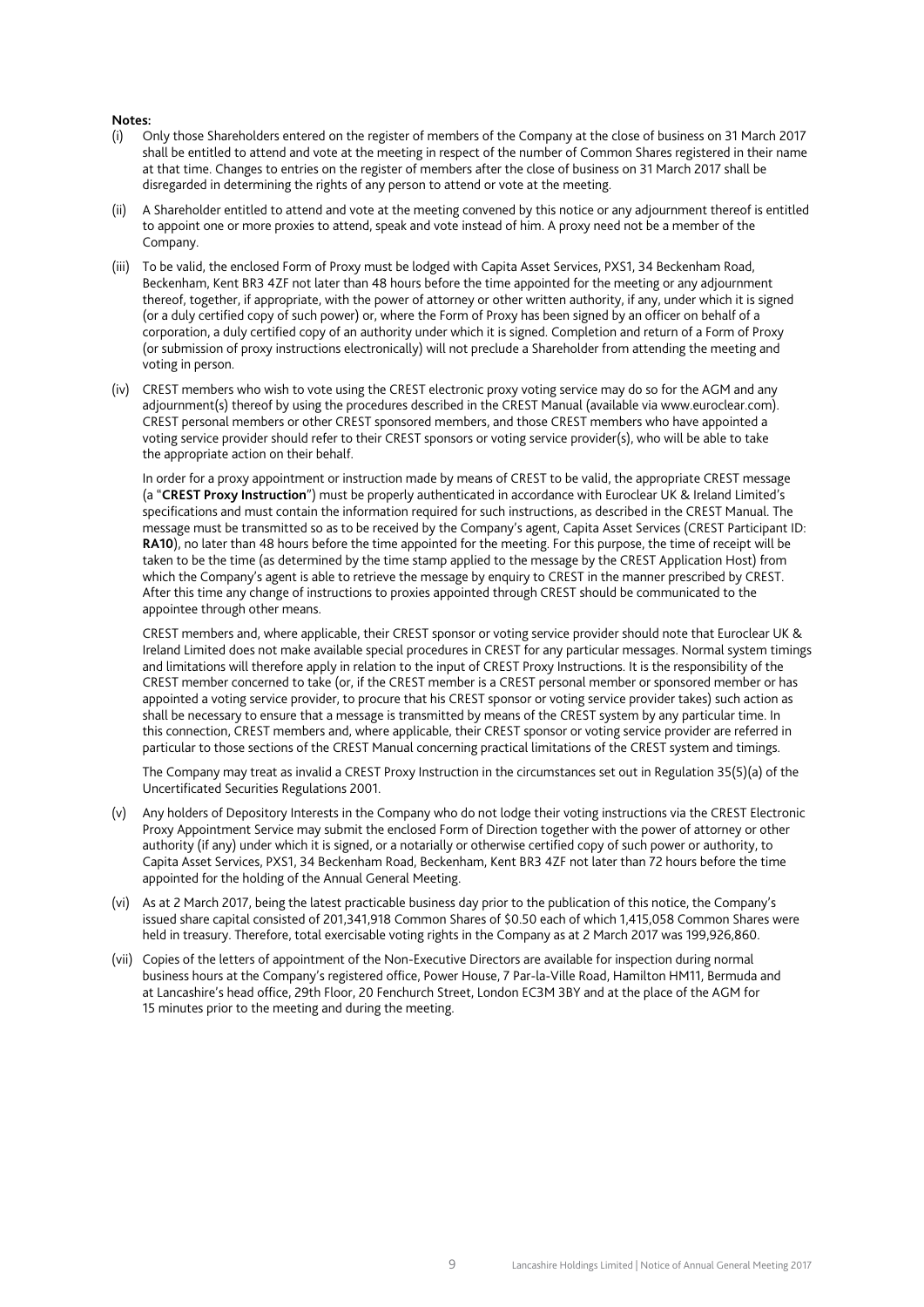# Appendix 1 Summary Terms of the Lancashire Holdings Limited 2017 Restricted Share Scheme

## **General**

The Lancashire Holdings Limited 2017 Restricted Share Scheme (the "**2017 Scheme**") is a proposed new long term incentive scheme under which awards to acquire the Company's Common Shares may be granted to participants subject to certain time and, normally, performance conditions ("**Awards**").

The 2017 Scheme will be administered by the Board's remuneration committee or such other committee or person as may be appointed by the Board (the "**Committee**"). In respect of participants other than executive officers and senior management, subject to such restrictions or terms as set by the Committee, decisions on: (i) who should participate in the 2017 Scheme; (ii) the quantum of their Awards (within any overall limit set by the Board's remuneration committee); (iii) what, if any, performance conditions should apply to their Awards; and (iv) the administration of the Awards after grant (for example, the application of the early leaver provisions summarised below) shall be at the discretion of the Company's Chief Executive Officer and references to the "Committee" in this summary shall be interpreted accordingly in relation to such participants.

The terms of participation in respect of Awards to Executive Directors of the Company shall be in line with the applicable Shareholder approved Directors' Remuneration Policy from time to time.

Resolution 2 seeks Shareholder approval for a revised Directors' Remuneration Policy, the full details of which are described on pages 63 to 68 of the 2016 Annual Report and Accounts.

#### **Eligibility**

The employees and Executive Directors of the Company and its subsidiaries will be eligible to participate in the 2017 Scheme at the discretion of the Committee.

#### **Grant of Awards**

The Committee may grant Awards at such times as it considers appropriate.

The Committee may grant Awards as conditional Common Shares or as a nil (or nominal) cost option with a short exercise period. The Committee may also decide to grant cash-based Awards of an equivalent value to share-based Awards or to satisfy Awards in cash, although it does not currently intend to do so.

An Award may not be granted more than 10 years after Shareholder approval of the 2017 Scheme.

No payment is required for the grant of an Award. Awards are not transferable, except on death. Awards are not pensionable.

#### **Individual Limit under the 2017 Scheme**

If an Award is subject to a performance condition, the recipient of the Award may not receive such awards in any financial year over Common Shares having a market value in excess of 350 per cent of their annual base salary in that financial year.

If an Award is not subject to a performance condition, the recipient of the Award may not receive such awards in any financial year over Common Shares having a market value in excess of such percentage of their annual base salary in that financial year as the Committee may, in its discretion, determine.

Market value for the purposes of the above limit shall be based on the market value of Common Shares on the dealing day immediately preceding the grant of the Award or such alternative basis as the Committee considers appropriate.

#### **Vesting and Performance Conditions**

Awards may vest over such period, and in such instalments (if any), as the Committee shall specify at the time of grant.

The vesting of the Awards may be subject to the attainment of one or more performance conditions and, where this is to be the case, such performance conditions will be set by the Committee at the time of grant.

As noted above, the terms of participation in respect of Awards to Executive Directors of the Company shall be in line with the applicable Shareholder approved Directors' Remuneration Policy from time to time.

The Committee may vary the performance conditions applying to existing Awards if an event has occurred which causes the Committee to consider that it would be appropriate to amend the performance conditions, provided the Committee considers the varied conditions are fair and reasonable and not materially less challenging than the original conditions would have been but for the event in question.

#### **Voting Rights and Dividend Rights**

Awards of conditional Common Shares and options will not confer any Shareholder rights until the Awards have vested or the options have been exercised and the participants have received their Common Shares.

The Committee may, and currently intends to, decide that participants will receive a payment (in cash and/or Common Shares) in connection with the release of shares under their Awards of an amount equivalent to the dividends that would have been paid on those Common Shares between the time when the Awards were granted and the time when they vest or are exercised as relevant. Alternatively, participants may have their Awards increased as if dividends had been paid on the Common Shares subject to their Awards and then reinvested in further Common Shares.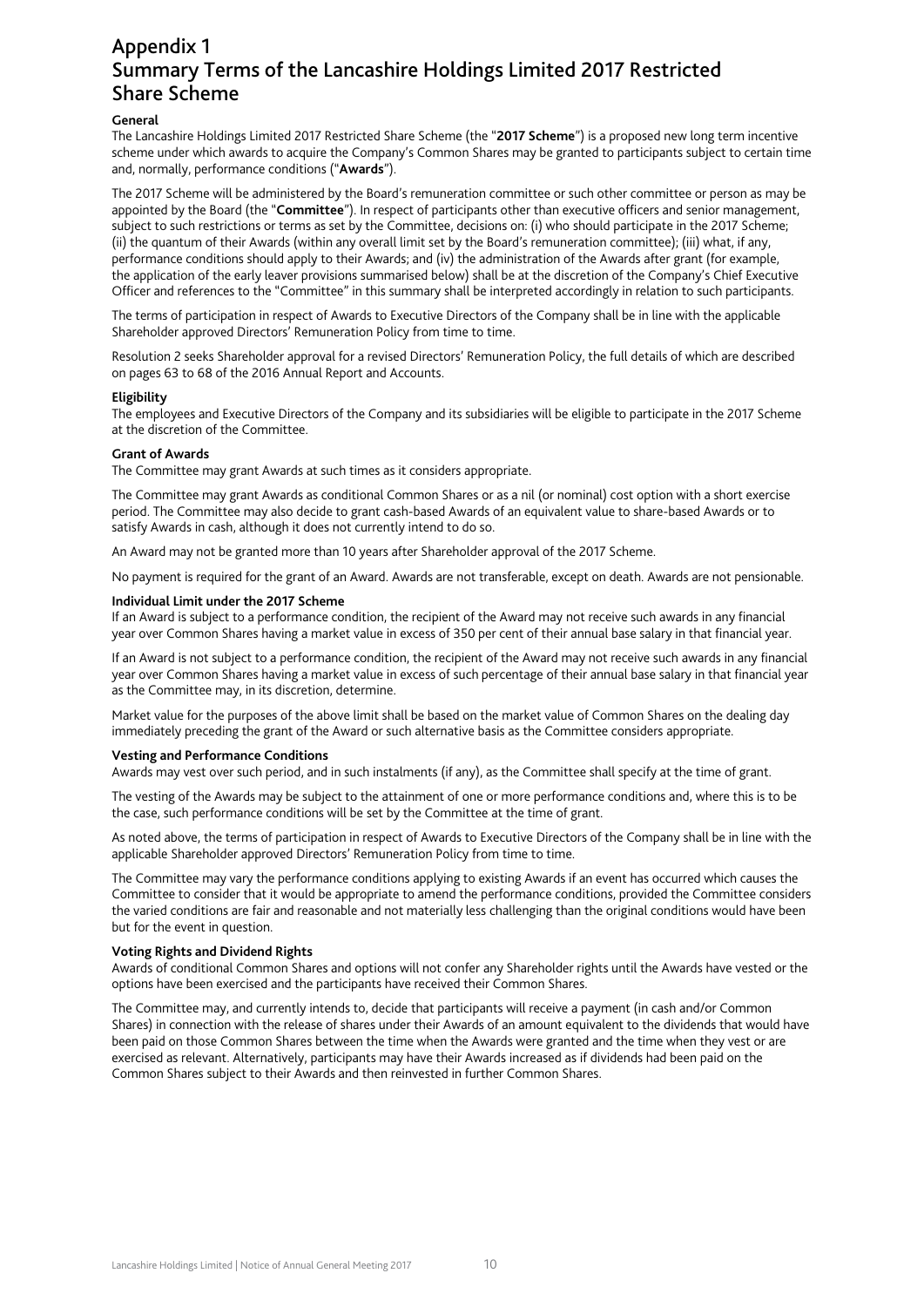#### **Holding Period**

The terms of the 2017 Scheme provide that a holding period shall apply (i) in relation to Awards granted to Executive Directors of the Company except for any such Awards relating to deferral of bonus and (ii) to such other individuals in respect of such of their Awards as the Committee specifies on or before the grant of such Awards.

Where the holding period terms apply, the relevant participants will ordinarily be required to retain any vested Common Shares (on an after-tax basis) acquired under the 2017 Scheme (or, where relevant, the full number of the vested Common Shares whilst held under an unexercised but vested Award) until at least the secondary anniversary of the vesting of the relevant Award.

Exceptionally, the Committee may, in its discretion, allow such participants to sell, transfer, assign or dispose of some or all of these Common Shares before the end of the holding period, subject to such additional terms and conditions that the Committee may specify.

# **Termination of Employment**

As a general rule, an Award will lapse upon a participant ceasing to hold employment or be a director within the Company's group. However, if a participant ceases to be an employee or a director because of death, injury, disability, retirement, his or her employing company or the business for which he or she works being sold out of the Company's group or in other circumstances at the discretion of the Committee, then his or her Award will normally vest on the date or dates when it would have vested if he or she had not ceased such employment or office, subject to: (i) the performance conditions, if any, measured at that/those time(s); and (ii) pro-rating by reference to the time of cessation, although the Committee can decide not to pro-rate an Award (or pro-rate to a lesser extent) if it regards it as appropriate to do so in the particular circumstances.

Alternatively, if a participant ceases to be an employee or director in the Company's group for one of the "good leaver" reasons specified above, the Committee can decide that his or her Award will vest when he or she leaves. The extent to which an Award will vest in these situations will depend upon two factors: (i) the extent to which the performance conditions, if any, have been satisfied by reference to the date of cessation or, if the Committee so determines, the extent to which, in the opinion of the Committee, the performance conditions would have been met had the performance period(s) run its/their full course; and (ii) the pro-rating of the Award to reflect the reduced period of time between its grant and vesting, although the Committee can decide not to pro-rate an Award (or pro-rate to a lesser extent) if it regards it as appropriate to do so in the particular circumstances.

#### **Change of Control**

Notwithstanding any provision of the 2017 Scheme to the contrary, if there should be a change in control (which will occur if the Company becomes aware that any person has the power to secure, by holding the Company's Common Shares or through the possession of voting rights, that the affairs of the Company are managed in accordance with the wishes of such person), not being an internal corporate reorganisation or a winding up of the Company, all Awards will vest early subject to: (i) the extent that the performance conditions, if any, have been satisfied at that time; and (ii) the pro-rating of the Awards to reflect the reduced period of time between their grant and vesting, although the Committee can decide not to pro-rate an Award (or pro-rate to a lesser extent) if it regards it as appropriate to do so in the particular circumstances.

In the event of an internal corporate reorganisation pursuant to which a new holding company is inserted above the Company, Awards will be replaced by equivalent new Awards over shares in that new holding company unless the Committee decides that Awards should vest on the basis which would apply in the case of a change of control as described above.

If a demerger, special dividend or other similar event is proposed which, in the opinion of the Committee, would affect the market price of Common Shares to a material extent, then the Committee may decide that Awards will vest on the basis which would apply in the case of a change of control as described above.

#### **Adjustments in Event of Change of Share Capital**

In the event of changes to the Company's share capital by reason of any dividend, recapitalisation, reorganisation, merger, amalgamation, consolidation, split-up, combination or exchange of shares, the number and type of shares that may be awarded under the 2017 Scheme and which are subject to outstanding Awards, and the exercise price payable (if any) in relation to outstanding Awards, may be adjusted in such manner as the Committee deems equitable to prevent substantial dilution or enlargement of the rights granted to or available for participants.

#### **Rights Attaching to Common Shares**

Any Common Shares allotted when an Award vests or is exercised will rank equally with Common Shares then in issue (except for rights arising by reference to a record date prior to their allotment).

#### **Overall Limits under the 2017 Scheme**

The 2017 Scheme may operate over new issue Common Shares, treasury Common Shares or Common Shares purchased in the market.

In any ten calendar year period, the Company may not issue (or grant rights to issue) more than ten per cent of the issued share capital of the Company under the 2017 Scheme and any other employee share scheme adopted by the Company.

In addition, and in conformity with current stock market views typically held by bodies representing institutional investors, treasury Common Shares used to satisfy awards made under the 2017 Scheme will also count towards this limit, for so long as those views continue to be held.